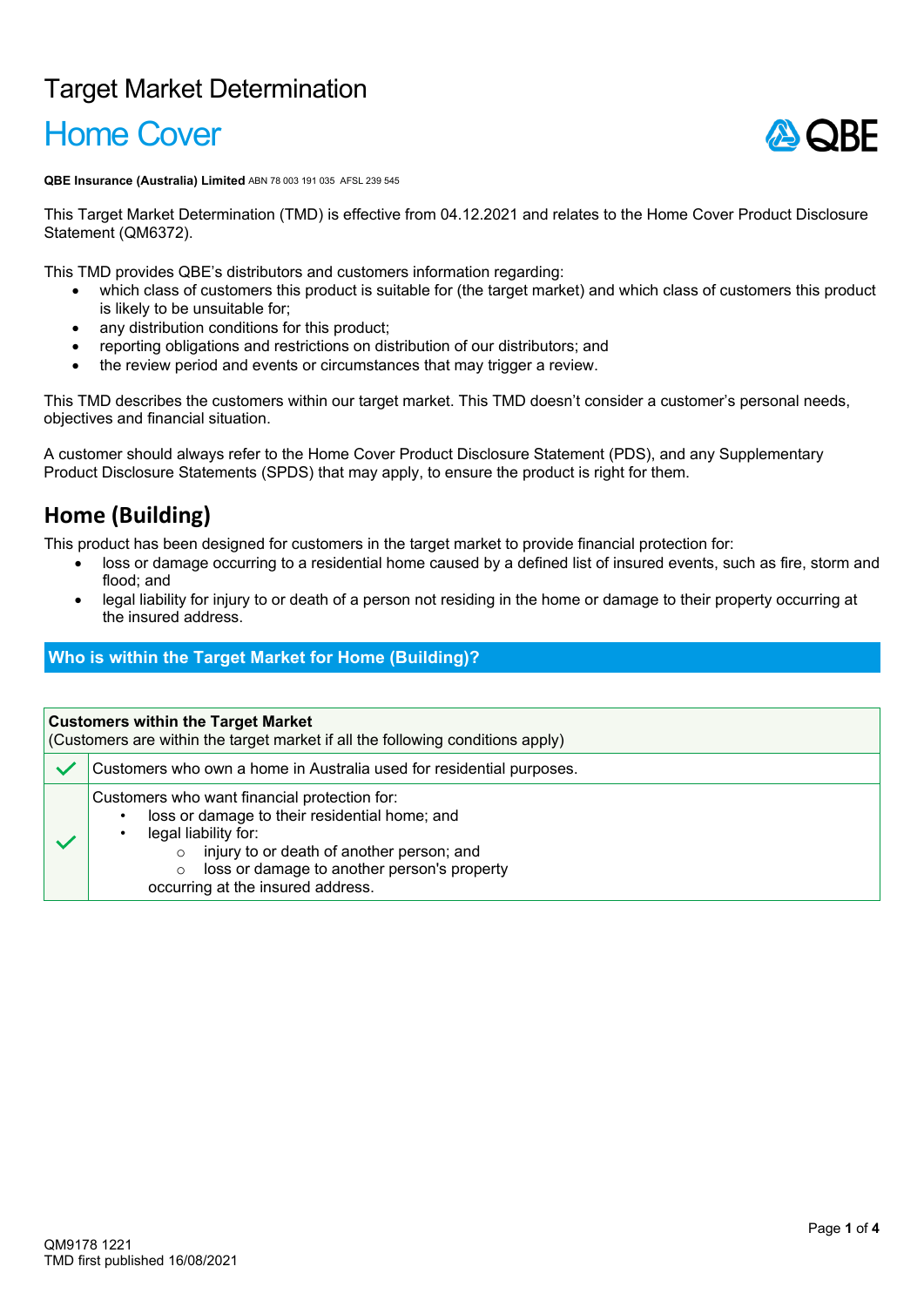| <b>Customers NOT within the Target Market</b><br>(Customers are not within the target market if any of the following conditions apply) |                                                                                                                                                                                                                                                                                                                            |  |  |
|----------------------------------------------------------------------------------------------------------------------------------------|----------------------------------------------------------------------------------------------------------------------------------------------------------------------------------------------------------------------------------------------------------------------------------------------------------------------------|--|--|
| X                                                                                                                                      | Customers who rent out either the whole home or part of their home for casual or short-term rental (for example<br>via Airbnb or a similar platform) and want insurance for things such as loss of rent or rent default.                                                                                                   |  |  |
| $\mathsf{X}$                                                                                                                           | Customers who rent out their home to a tenant.                                                                                                                                                                                                                                                                             |  |  |
| X                                                                                                                                      | Customers whose land or building(s) is used to earn an income or where a business of any kind is being<br>operated. Except for example doing office work in a home office, including working from home for their employer.                                                                                                 |  |  |
| X                                                                                                                                      | Customers whose home is under construction or undergoing renovations, alterations, additions, or repairs that:<br>involve removal of any part of the roof or an external wall; or<br>impact the structure of a building such as removing or changing supporting walls, underpinning,<br>$\bullet$<br>foundations or piers. |  |  |
| X                                                                                                                                      | Customers whose home is awaiting demolition or in the course of being demolished.                                                                                                                                                                                                                                          |  |  |
| X                                                                                                                                      | Customers whose home is unoccupied and will continue to be for more than 60 consecutive days.                                                                                                                                                                                                                              |  |  |
| X                                                                                                                                      | Customers who own a unit(s) within a strata type building, which is required to be insured by a body corporate or<br>similar (if they own a strata building, they should check with the strata legislation in their State or Territory for<br>insurance requirements).                                                     |  |  |
| $\mathsf{X}$                                                                                                                           | Customers whose property is a block of flats.                                                                                                                                                                                                                                                                              |  |  |
| X                                                                                                                                      | Customers who do not own the home they live in (for example a tenant who rents their home from a landlord).                                                                                                                                                                                                                |  |  |
| $\overline{\mathsf{X}}$                                                                                                                | Customers whose property is not a standard residential home (for example a shipping container, houseboat,<br>hostel).                                                                                                                                                                                                      |  |  |
| X                                                                                                                                      | Customers who live by the sea or coastline and want insurance for action of the sea events such as erosion and<br>rising of sea levels, including high and king tide.                                                                                                                                                      |  |  |
| X                                                                                                                                      | Customers whose home has damage, defects or maintenance needs which makes damage to the property more<br>likely, for example termite damage or a leaking roof.                                                                                                                                                             |  |  |
| $\mathsf{X}$                                                                                                                           | Customers who want cover for wear and tear or costs associated with home maintenance.                                                                                                                                                                                                                                      |  |  |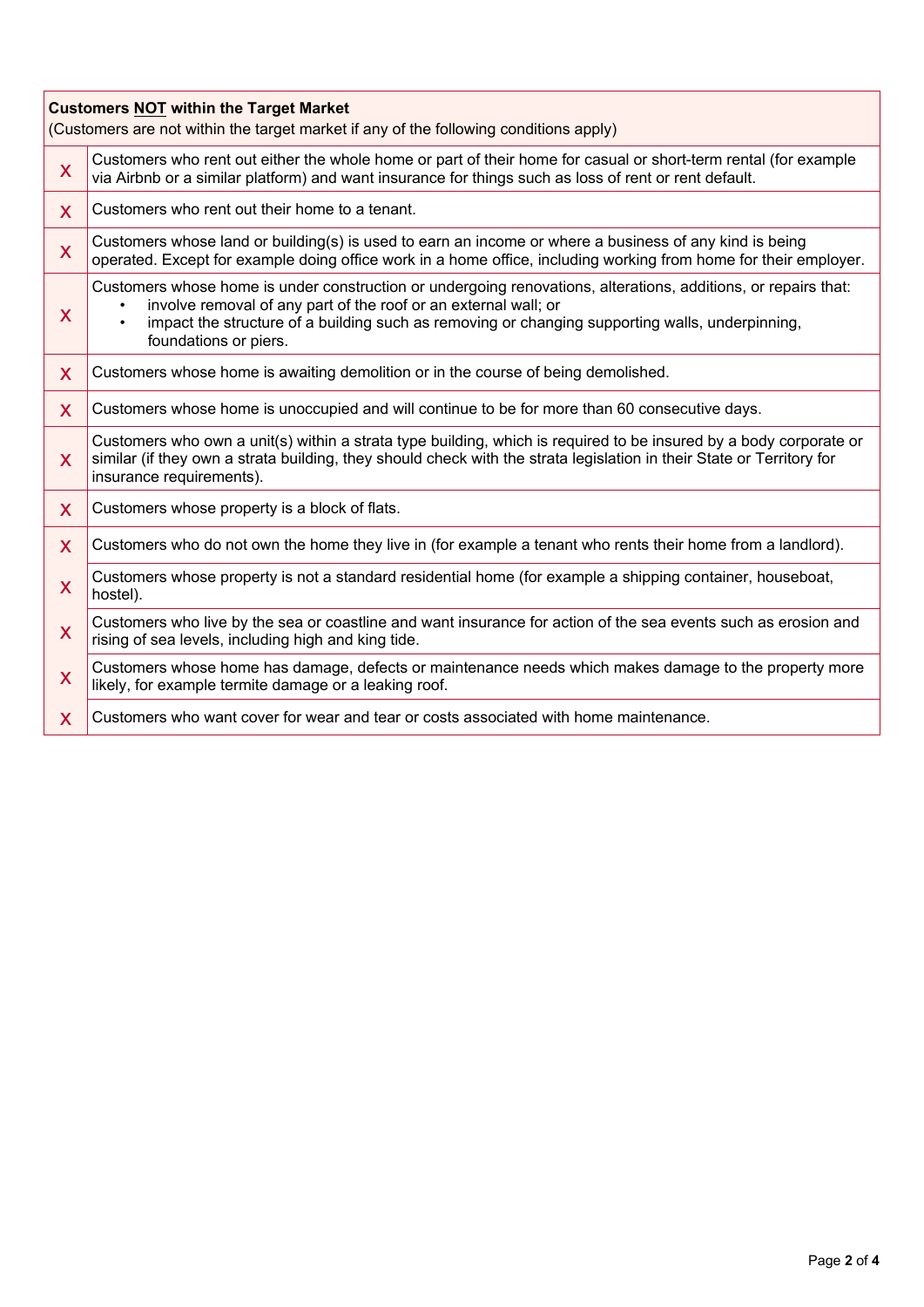### **Home (Contents)**

This product has been designed for customers in the target market to provide financial protection for:

- loss or damage occurring to residential home contents caused by a defined list of insured events, such as fire, storm and flood; and
- legal liability for injury to or death of another person and loss of or damage to another person's property:
	- o occurring anywhere in the world, other than at the insured address if they own and live in their home; or
		- o occurring anywhere in the world if they're a tenant or owner of a strata type property.

It offers optional cover to choose from to enable customers to tailor the product to suit their individual needs.

#### **Who is within the Target Market for Home (Contents)?**

#### **Customers within the Target Market**

(Customers are within the target market if the following conditions apply)

| Customers whose household contents are in the residence that they own in Australia, that is used for residential<br>purposes.                                                                                                                                                                                                                                                                                                                    |  |
|--------------------------------------------------------------------------------------------------------------------------------------------------------------------------------------------------------------------------------------------------------------------------------------------------------------------------------------------------------------------------------------------------------------------------------------------------|--|
| Customers whose household contents are in their residence in Australia, that they rent from a landlord, that is<br>used for residential purposes.                                                                                                                                                                                                                                                                                                |  |
| Customers who want financial protection for:<br>loss or damage to their household contents; and<br>legal liability for injury to or death of another person and loss of or damage to another person's property:<br>occurring anywhere in the world, other than at the insured address if they own and live in their<br>$\circ$<br>home; or<br>occurring anywhere in the world if they're a tenant or owner of a strata type property.<br>$\circ$ |  |

#### **Customers NOT within the Target Market**

(Customers are not within the target market if any of the following conditions apply)

| X                       | Customers who rent out either the whole home or part of their home for casual or short-term rental (for example<br>via Airbnb or a similar platform) and want insurance for things such as loss of rent or rent default.   |
|-------------------------|----------------------------------------------------------------------------------------------------------------------------------------------------------------------------------------------------------------------------|
| X                       | Customers whose contents are within a home they rent out to a tenant.                                                                                                                                                      |
| X                       | Customers whose land or building(s) is used to earn an income or where a business of any kind is being<br>operated. Except for example doing office work in a home office, including working from home for their employer. |
| X                       | Customers whose home is unoccupied and will continue to be for more than 60 consecutive days.                                                                                                                              |
| X                       | Customers whose contents are stored away from the insured address in a non-commercial storage facility, such<br>as a shed or shipping container at an unoccupied property.                                                 |
| X                       | Customers who live by the sea or coastline and want insurance for action of the sea events such as erosion and<br>rising of sea levels, including high and king tide.                                                      |
| $\overline{\mathsf{X}}$ | Customers whose contents are contained within a property that is not a standard residential home (for example a<br>shipping container, houseboat, hostel).                                                                 |
| X                       | Customers who want cover for wear and tear or costs associated with maintenance.                                                                                                                                           |